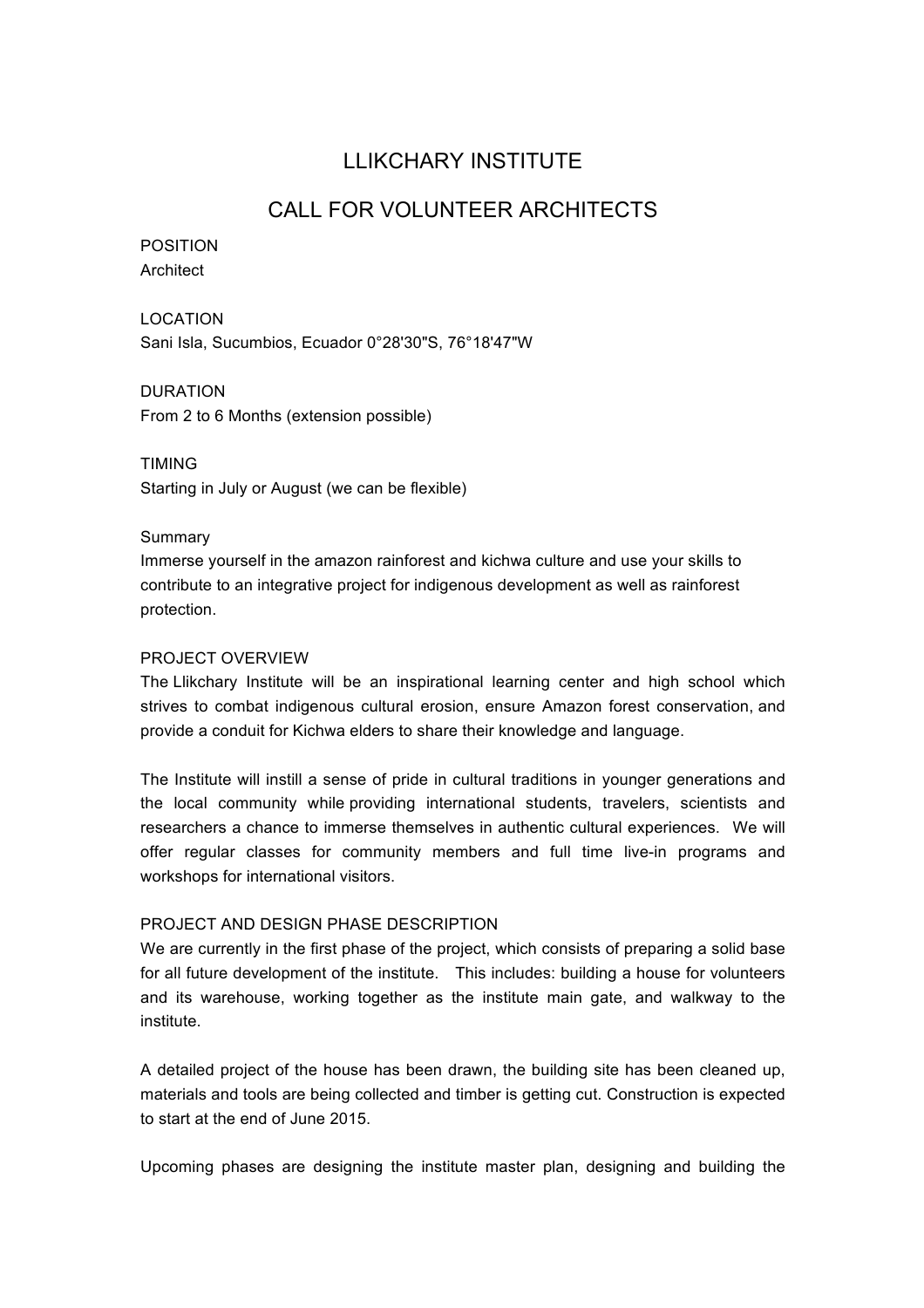walkway, designing the first and main buildings of the institute.

#### TASK DESCRIPTION

The volunteer architect will primarily be focused on designing the main building of the institute and the walkway, and follow up with the construction on site according to the project, depending on the current priorities and agenda. All roles will require that this individual communicate and collaborate with local workers and other volunteers, keep updating regularly the local project leader, project manager and project architect/design team on construction progress, issues and on-site changes. Remotely, this may require images and text or Internet calls (internet is available on site). Other tasks may include ordering of required building materials and supplies, on-site solving of construction details, travelling to town (3 hours journey with motorized canoe) and manual work on site.

#### SKILLS NEEDED

- Minimum 2 years practice, experience in building construction

- Architecture bachelor degree (master degree preferred)

- Experience in timber construction (bamboo building experience is also welcome)

- Previous experience in self-construction or on-location architectural volunteering is an asset (but not required)

- Skills in manual drawing (sketching and technical), physical modeling with different materials (concept and presentation); CAD drawing is optional as electricity and printing cannot be provided steadily at the moment

- Knowledge in Office package, ability to manage Excel spreadsheets

- Ability and will to manually help in the construction process

- Ability to work in challenging conditions in terms of communication, planning and reliability

- Organization and planning skills, ability to work self-sufficient and self-organized; project management experience is an asset

- Flexibility, comprehension and resilience towards cultural differences and social problems

## LANGUAGES

- Spanish (a basic level is required)

- English (a basic level would be an asset)

#### ACCOMODATION AND LIVING

Before the main structure and roof will be erected, volunteers will live in a tent on site (provided with cooker and rain tarp) or, if the number of volunteer is low enough, they can be hosted in a nearby house. Later, they will live in the volunteer house during completion.

Living conditions are rough compared to western standards and hygienic standards will be quite limited, especially in the early first phase as there wont be toilets, bathrooms or running water. Drinking water comes usually from rainwater or wells depending on the